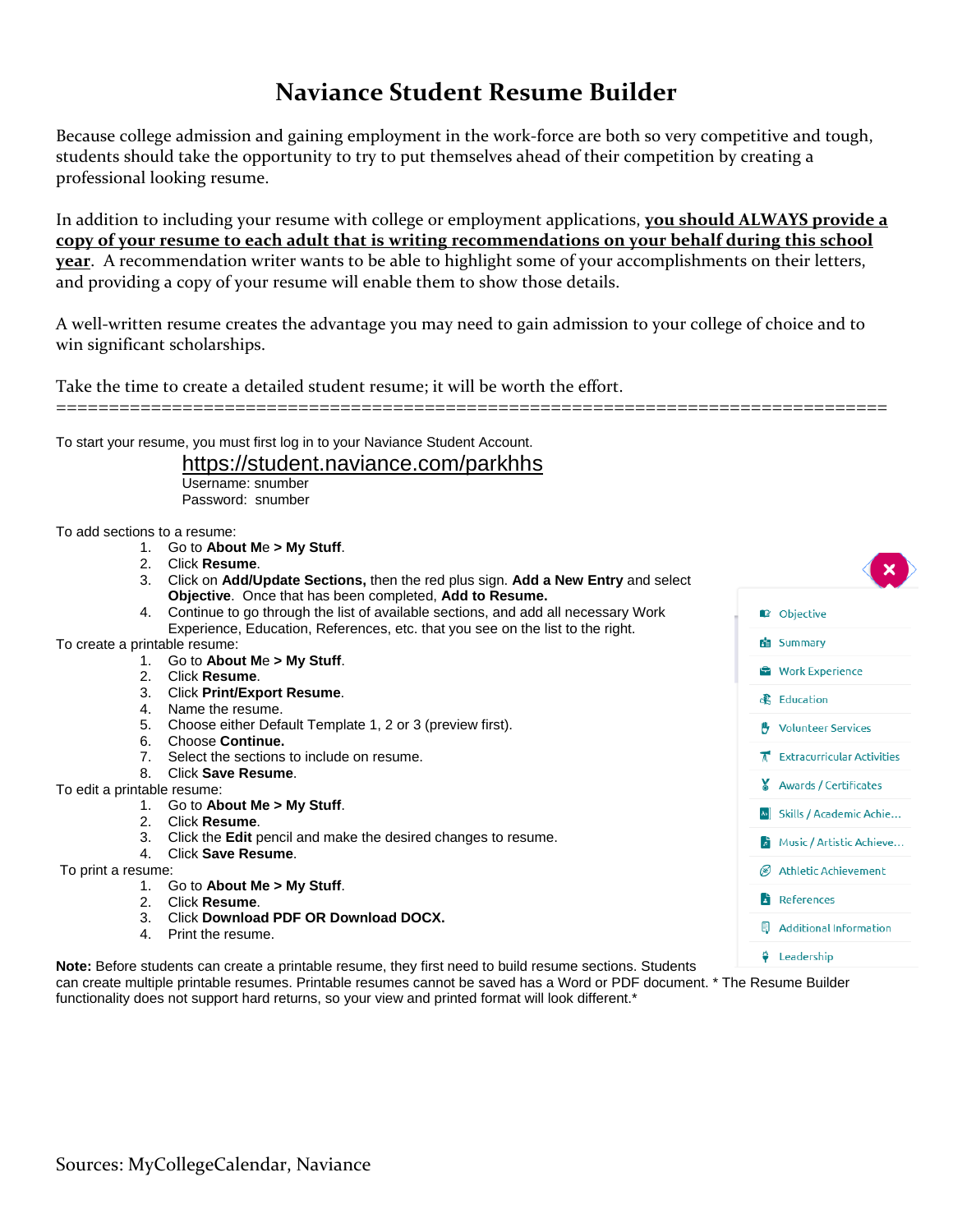# **Sections of the Resume Naviance Student Résumé Builder**

# **Objective**:

Your resume objective should provide a short, simple and clear statement about the kind of position you wish to obtain. An objective is not required for your resume, but it can help show the reader how the job position or program relates to your personal goals. Here are some examples:

- "Summer internship in the Biology Lab"
- "Obtain a position in which I can learn more about business and finance"
- "Part-time sales position in retail"
- If you're not sure about your objective, think about jobs that use skills and talents that you have or positions that could help you learn more about areas that interest you. You can record as many objectives as you want here and choose a specific one to print later.

#### **Summary**:

A summary statement is a quick way to highlight the most significant accomplishments and skills on your resume. It helps the reader quickly understand what sets you apart and puts your best foot forward right away. The best format is a series of short sentences that contain actual accomplishments or skills.

Some examples are:

- Excellent communication skills
- Proven leadership skills with multiple leadership positions
- Three years of retail sales experience
- National Merit Scholarship finalist

Ideally the summary contains items that relate directly to the most important skills required for the job or program. You can create multiple summary statements here so you may want to create several versions that emphasize particular strengths depending on the situation.

#### **Work experience**:

One of the keys to writing a good resume is to learn how to write short "snippets" that demonstrate what you did (**action**) and what you accomplished (**result**). You can make your work experience a lot more relevant and informative to the reader if you use this style.

Examples of snippets:

- Organized records into on online database for easier administration
- Consistently sold more than monthly quota
- Tutored students in math to improve SAT scores by an average of 200 points

For work experience, make sure you list any job that gave you useful experience or skills. Even if you didn't get paid, you worked for a parent or relative, or you worked for yourself, you probably still gained valuable experience and accomplished something meaningful.

#### **Education**:

- Include coursework related to your job objective, apprenticeships, workshops or seminars.
- Even if it does not directly relate to a job, it can be helpful to list other interesting things you have studied to show that you are a well-rounded person.
- Note any significant accomplishment such as a high GPA or a leadership position.

#### **Volunteer Service**:

- Note any special accomplishments or leadership positions with your volunteer service.
- As you look for volunteer service opportunities, think about something that you would enjoy committing to on a regular basis. Spending more time on fewer activities can provide you with an opportunity to make a meaningful contribution and demonstrate your commitment.